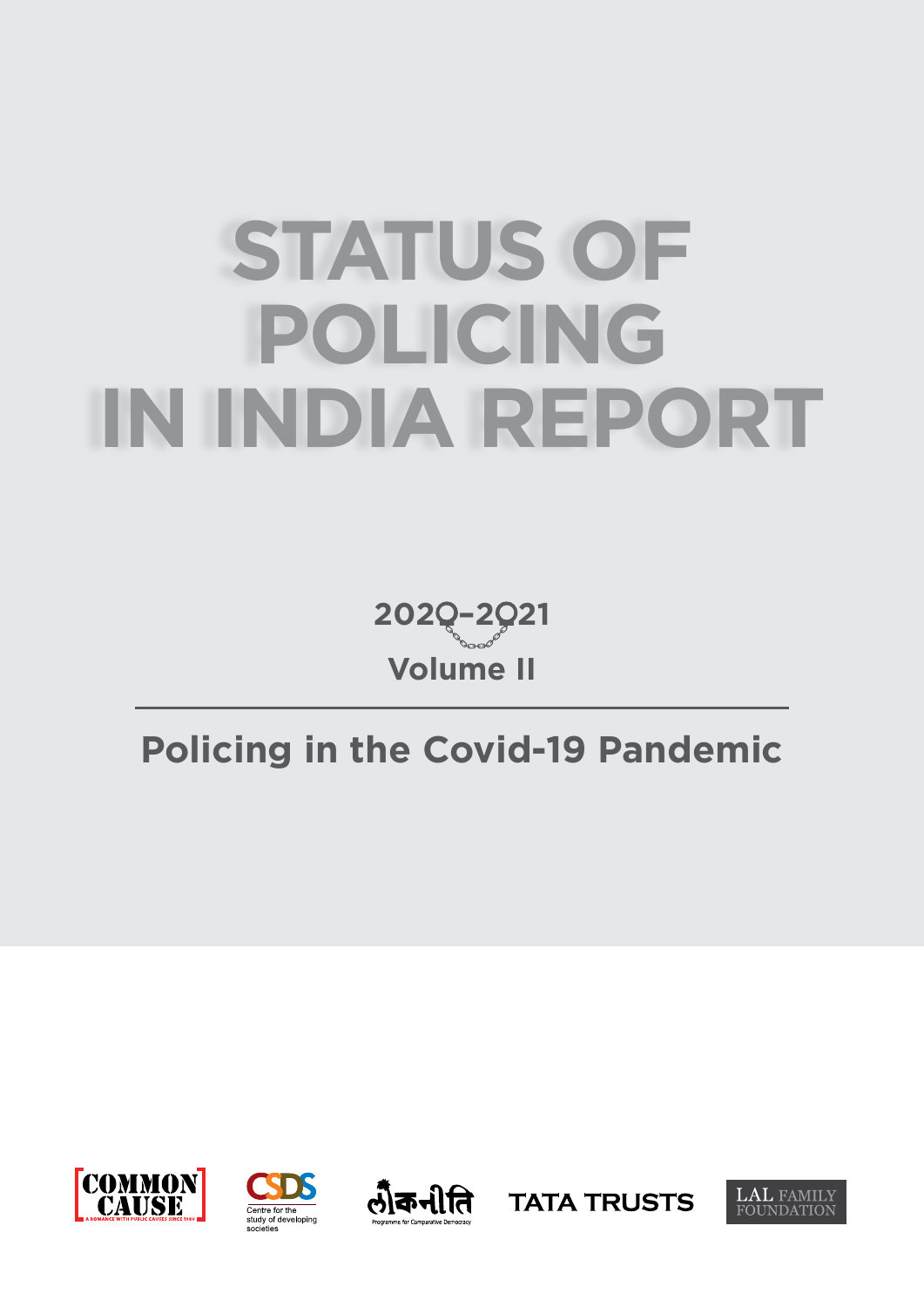# **Status of Policing in India Report (SPIR) 2020-21 Volume II: Policing in the Covid-19 Pandemic**

# **Executive Summary**

The *Status of Policing in India Report (SPIR) 2020-2021, Volume II: Policing in the Covid-19 Pandemic* covers a range of citizen-police interactions during the lockdown, the handling of the crisis, and the emergence of new challenges for the law enforcement apparatus. SPIR 2020-21 Volume-I, released in April 2021, covered policing in regions affected by conflict, extremism, or insurgency. The two SPIR volumes study policing during unusual and extraordinary circumstances.

This Volume of SPIR 2020-21 analyses data from a survey of common people and police personnel from Tier 1 and Tier II/III cities of 10 states and Union Territories. The report also looks at the media coverage of the nature of policing during the initial phases of the national lockdown. Some of the key findings of a separate, rapid survey with migrant workers and relief workers from Delhi-NCR, Rajasthan and Gujarat have also been presented in this report.

It may be noted that all the findings of the report pertain to the first wave of the Covid-19 crisis in India in 2020, since the data collection was done in the months of October and November 2020.

Below are some of the key takeaways from the report:

# **ADHERENCE TO RULE OF LAW BY THE POLICE**

One of the central features of a democracy is adherence to the rule of law. However, while this may exist as a governing principle on paper, the reality on the ground may be entirely different. This was also the case in the functioning of the police during the first wave of the pandemic, as is evident from the findings of the survey.

- Only one out of three police personnel reported being able to follow legal procedures completely while maintaining law and order and investigating crimes during the lockdown.
- The biggest challenge for the police during the lockdown was managing the people, as reported by more than a quarter (27%) of the police personnel. Personnel from Andhra Pradesh and Maharashtra reported that managing the poor and migrant workers was the second biggest challenge for them during the lockdown.



# Managing the public during the lockdown was the biggest challenge for the police

*Note: All figures are rounded off. This is the opinion of the police personnel.*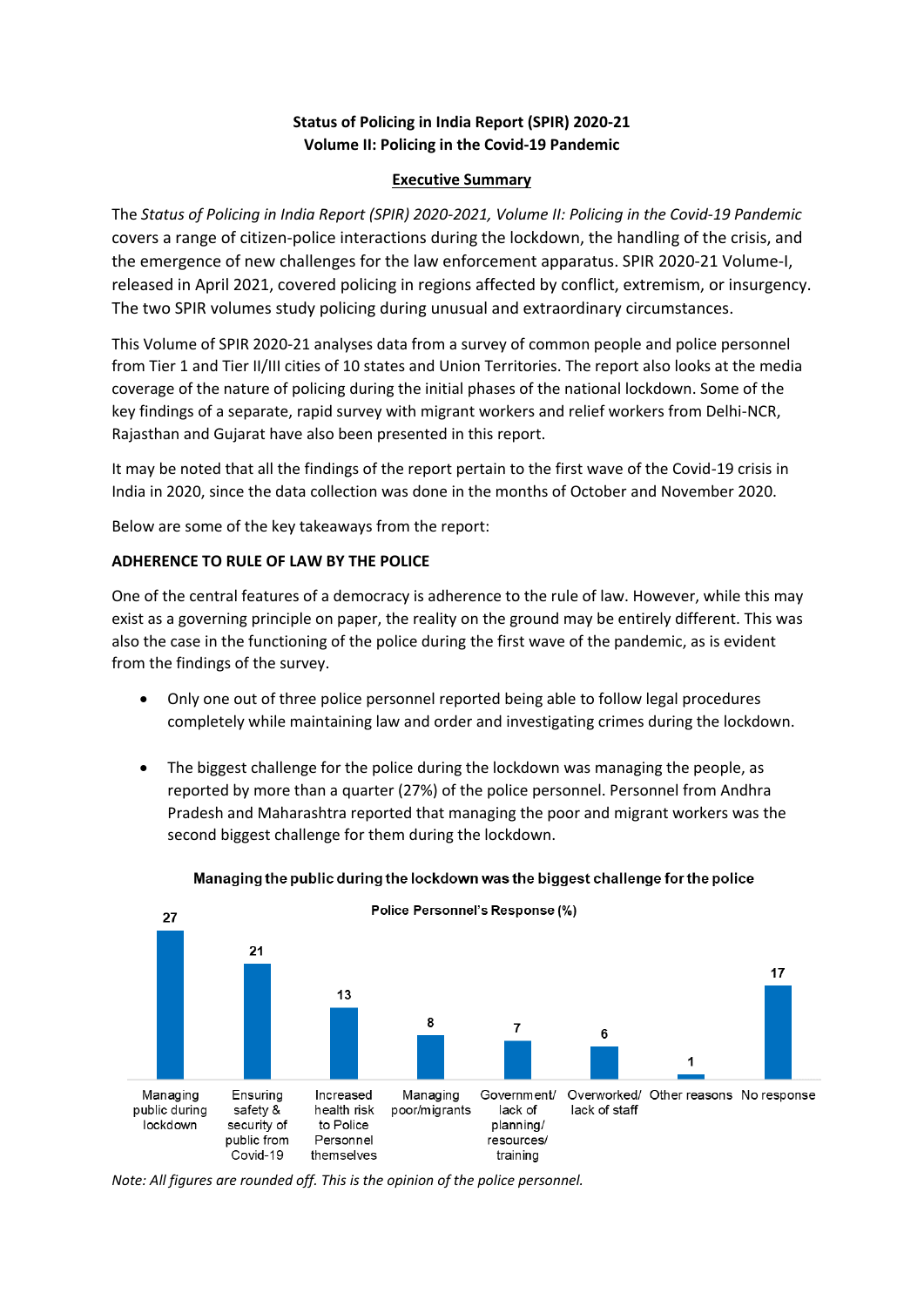*Question asked: According to you, what was the biggest hurdle/difficulty for the police while handling the coronavirus pandemic during the lockdown?*

# **POLICE EXCESSES, USE OF FORCE AND CONFRONTATIONS BETWEEN POLICE AND THE PEOPLE**

During the lockdown, use of force by the police and police brutality were commonly reported, even in cases of minor infringement of the strict lockdown rules. This inevitably led to confrontations between the police and the people. Additionally, there was an increased level of fear of the police among the common people:

- One out of three (33%) common people reported frequent confrontations between the civilians and the police during the lockdown.
- A majority of the common people (55%) reported fearing the police during the lockdown. Nearly three in five feared impositions of fine (57%) and being beaten by the police (55%).



Fear of the police

*Note: Rest of the respondents did not answer. All figures are rounded off.*

*Questions asked: During lockdown, whenever you went out of your home to buy essentials or for work, how much fear did you have of the following – a lot, somewhat, not much or not at all? a. Fear of police imposing fine/penalty or confiscating your vehicle? b. Fear of police beating you? c. Fear of police detaining/arresting you?*

# **ADVERSE IMPACT ON ECONOMICALLY AND SOCIALLY DISADVANTAGED SECTIONS**

The lockdown and the police action in its wake was invariably harsher on the already disadvantaged groups such as the poor, Dalits, tribals and Muslims. Firstly, these communities faced greater disadvantage generally due to the lockdown, having difficulty accessing essentials such as food or ration. Secondly, they were also more likely to be evicted as tenants. Worsening their woes was the discrimination they faced by the police during this period, as is evident from the findings:

• The poorest and lower classes were more than twice as likely as the rich to face a lot of difficulties in accessing basic needs during the lockdown.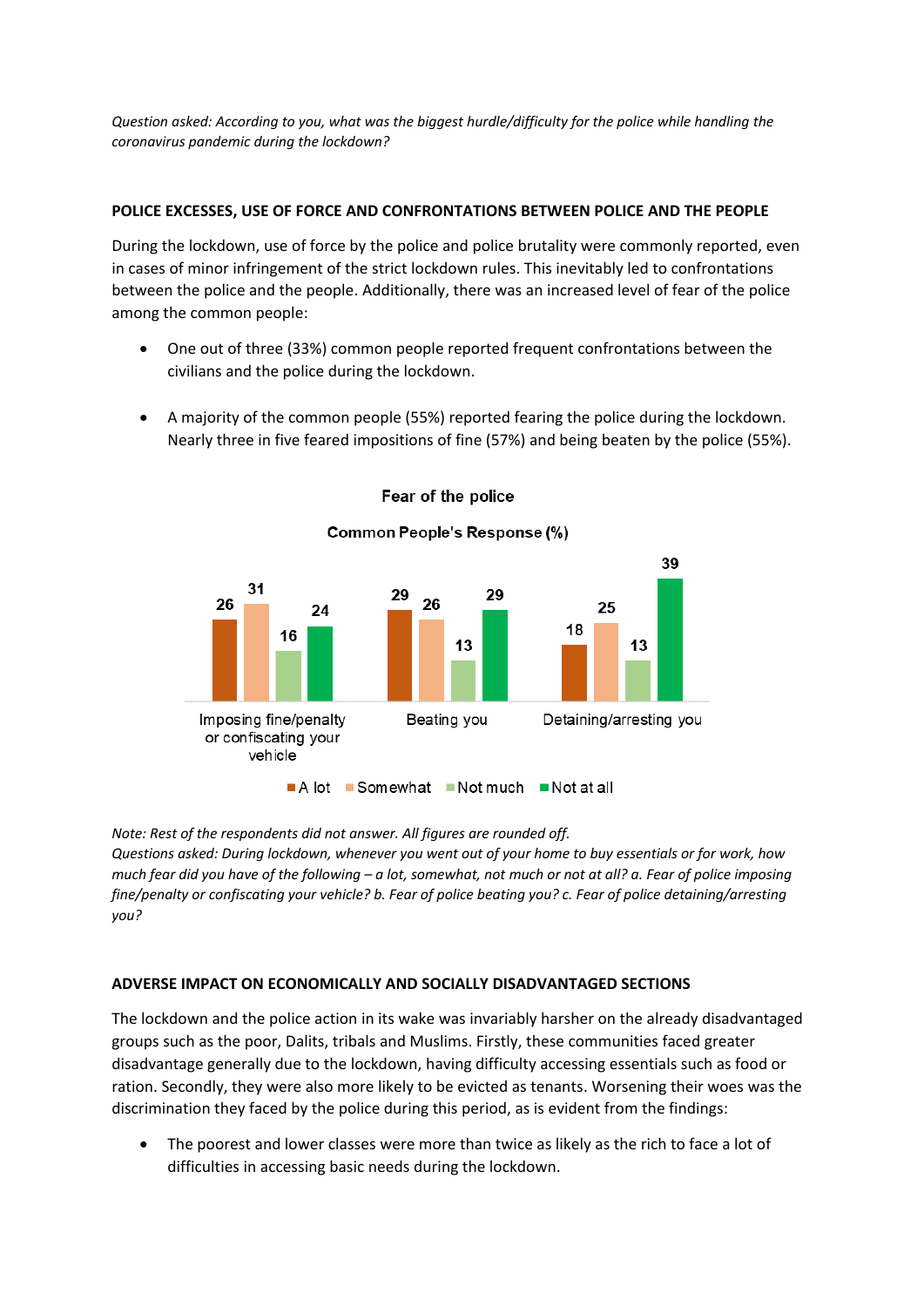## Accessing basic essentials during lockdown was most difficult for the poor



*Note: Rest of the respondents did not answer. All figures are rounded off. Questions asked: In many regions, local people found it difficult to get access to basic essentials like food or medicines, during lockdown. How difficult was it for you and your family to get access to the basic essentials – very, somewhat, not much, or not at all?*

• The poorest were also thrice as likely to report 'many' cases of forceful eviction of tenants during the lockdown, as compared to the rich. Amongst socio-religious groups, Dalits, Muslims and other minorities were most likely to be forcefully evicted during the lockdown.



# Forceful eviction of tenants during the lockdown

Common People's Response (%)

*Note: Rest of the respondents did not answer. All figures are rounded off.*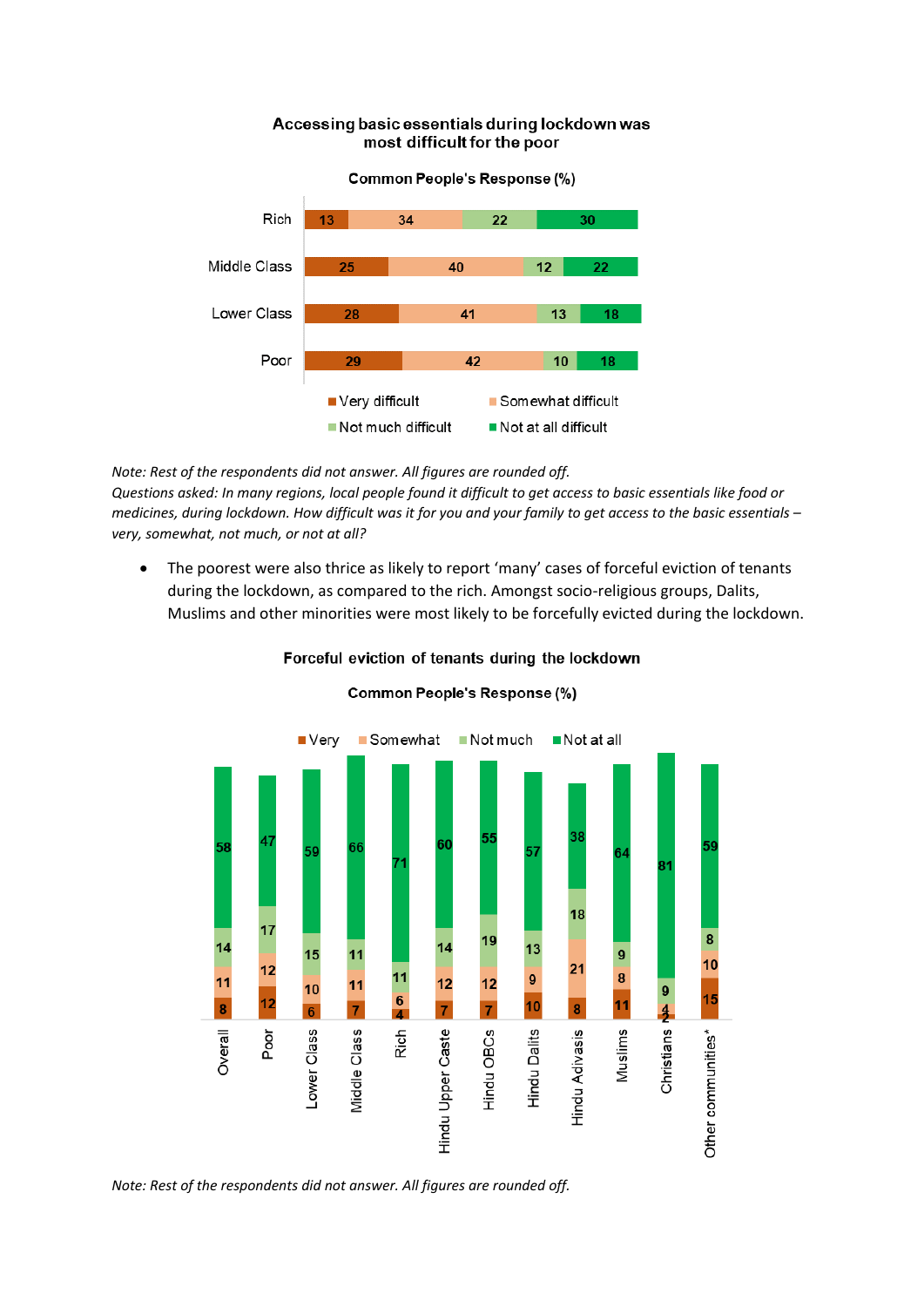*\*Other communities include other religious minorities such as Sikhs, Buddhists/Neo Buddhists, Jains, Parsis and those who did not reveal their caste. They have all been clubbed together because of miniscule cases. Questions asked: During the Covid-19 outbreak/lockdown, how common were the forceful eviction of tenants by landlords?*

• There was a clear class divide in the perceptions of the police during the lockdown. The poor and those belonging to lower class, were more fearful of the police during the lockdown. In particular, they were fearful of physical violence by the police. They were also more likely to see the police's instructions during this period as threatening. The police personnel, on the other hand, were also more likely to report the poor localities as being least compliant with the lockdown rules.



Lower-income groups feared the police the most

*Note: Rest of the respondents did not answer. All figures are rounded off. The categories of 'some fear' and 'a lot of fear' have been merged to form 'Fear of police'.*

- An overwhelming majority of common people (62%) and police personnel (71%) believed that the restrictions imposed during the lockdown applied equally to everyone. However, a significant proportion (29% people; 26% police personnel) felt that some people got away more easily. Poorer people are more likely to believe that curbs were not imposed equally for everyone.
- With a higher visibility of the police at public spaces, nearly three in four (71%) people reported feeling secure. However, about one in five (18%) felt threatened. It was the poor and economically vulnerable who felt more threatened, indicating that they were disproportionately affected by increased policing.
- According to a separate, rapid study of relief workers, more than one-third of the aid workers believe that police behaved very badly with the homeless people, slum dwellers and migrant workers during the lockdown. One out of two aid workers also say that the police discriminated against Muslims during the lockdown, with 50 percent reporting high or medium levels of discrimination.

# Common People's Response (%)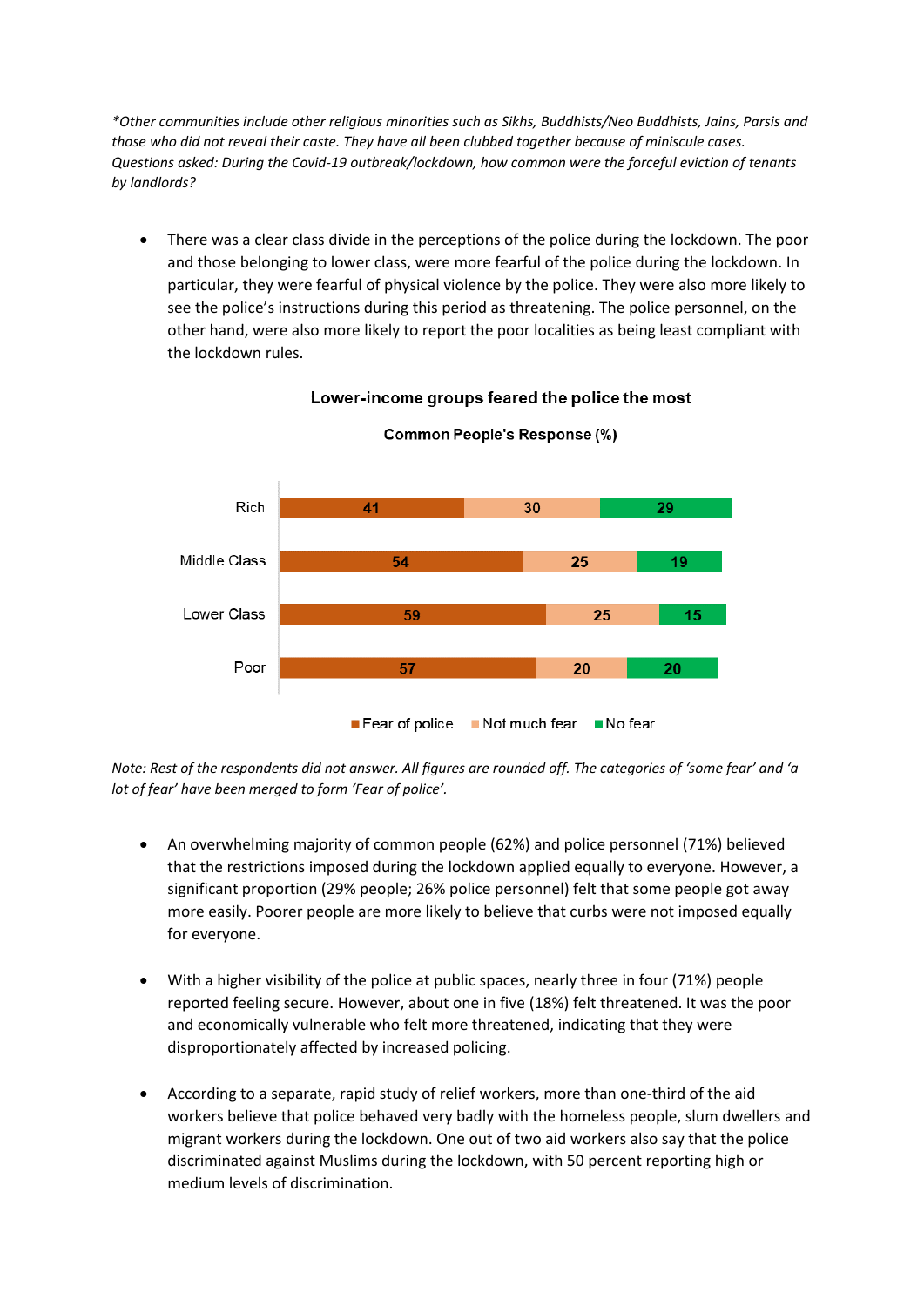#### Behaviour of the police towards various sections of the society during the lockdown



Aid workers' response (%)

*Note: All figures are rounded off.*

*Question asked: "In your experience, during the lockdown, how was the behaviour of the police with the following groups of people—very good, somewhat good, neutral, somewhat bad, very bad or the police did not interact with them during the lockdown (silent option): a. NGO staff/ volunteers; b. Homeless people; c. Residents of big societies or appartements; d. Slum dwellers/ residents of unauthorised colonies; e. Migrant workers trying to go back to their village or home state."*

#### **PLIGHT OF MIGRANT WORKERS**

The migrant workers were arguably the worst hit during the first wave of the pandemic, and were left to grapple with the multiple challenges of economic insecurity, lack of support systems and absence of essential services. Their trauma was compounded by being away from homes and families. Thus, the surveys with the common people and police personnel also included some questions on the plight of migrant workers. This apart, some of the findings of a separate rapid survey of migrants and relief workers also point to greater levels of police brutality and excesses towards the migrants.

• Nearly one out of two police personnel (49%) reported having frequently used force against migrant workers travelling back home. Further, one in three police personnel (33%) frequently encountered situations where the migrants were trying to enter shelters, but police used force to prevent them from doing so.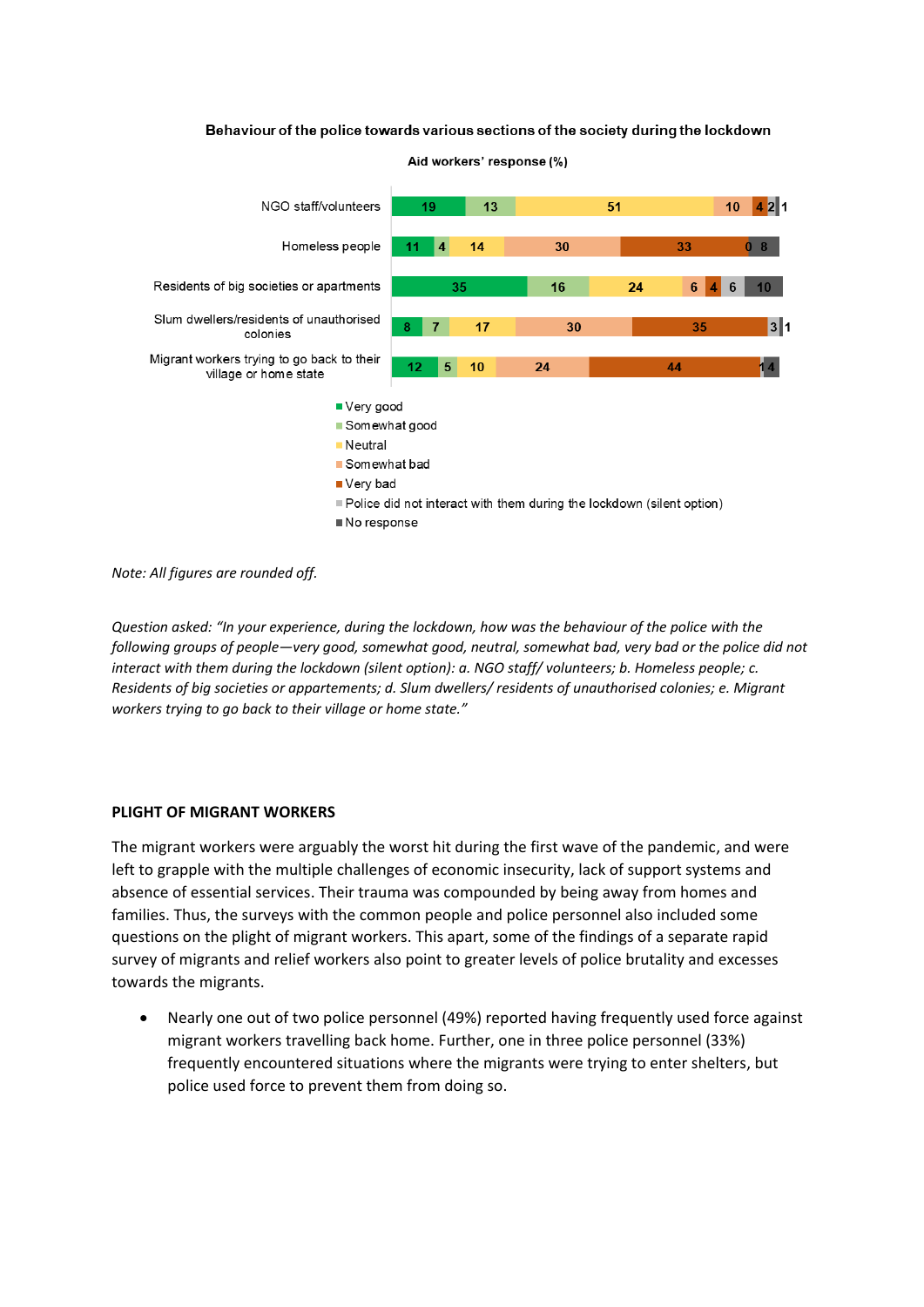

# Use of force to control the migrants walking towards their homes

# *Note: All figures are rounded off.*

*Question asked: How often did the police resort to the use of force to control the migrants walking towards their homes-- very often, a few times, rarely or never?*

- Nearly one out of four personnel (23%) reported being confused as to who would shelter the migrant workers while another 22 percent noted a lack of coordination with the district police.
- According to a separate rapid survey of migrant workers, the abrupt lockdown was not viewed favourably by the most severely affected people or those providing relief to them. Four out of five migrant workers and nearly an equal proportion of aid workers believe that if people were informed of the lockdown earlier, they would have faced lesser difficulties.
- The rapid study found that providing aid and distributing food, rations or essential provisions were the biggest form of support provided by the police in the time of crisis, according to both migrant and aid workers. Nearly sixty percent aid workers feel that police were highly or somewhat helpful in distributing food/ration.
- Nearly half of the migrant workers contacted for the separate rapid study faced assault by the police during the lockdown. Further, one in 10 migrant workers faced assault by the police while going back to their home states/villages. Like the migrant workers, the aid workers also reported assault to be the most common form of cruelty by the police during the lockdown. Eighty percent say police used force against common people many times or sometimes.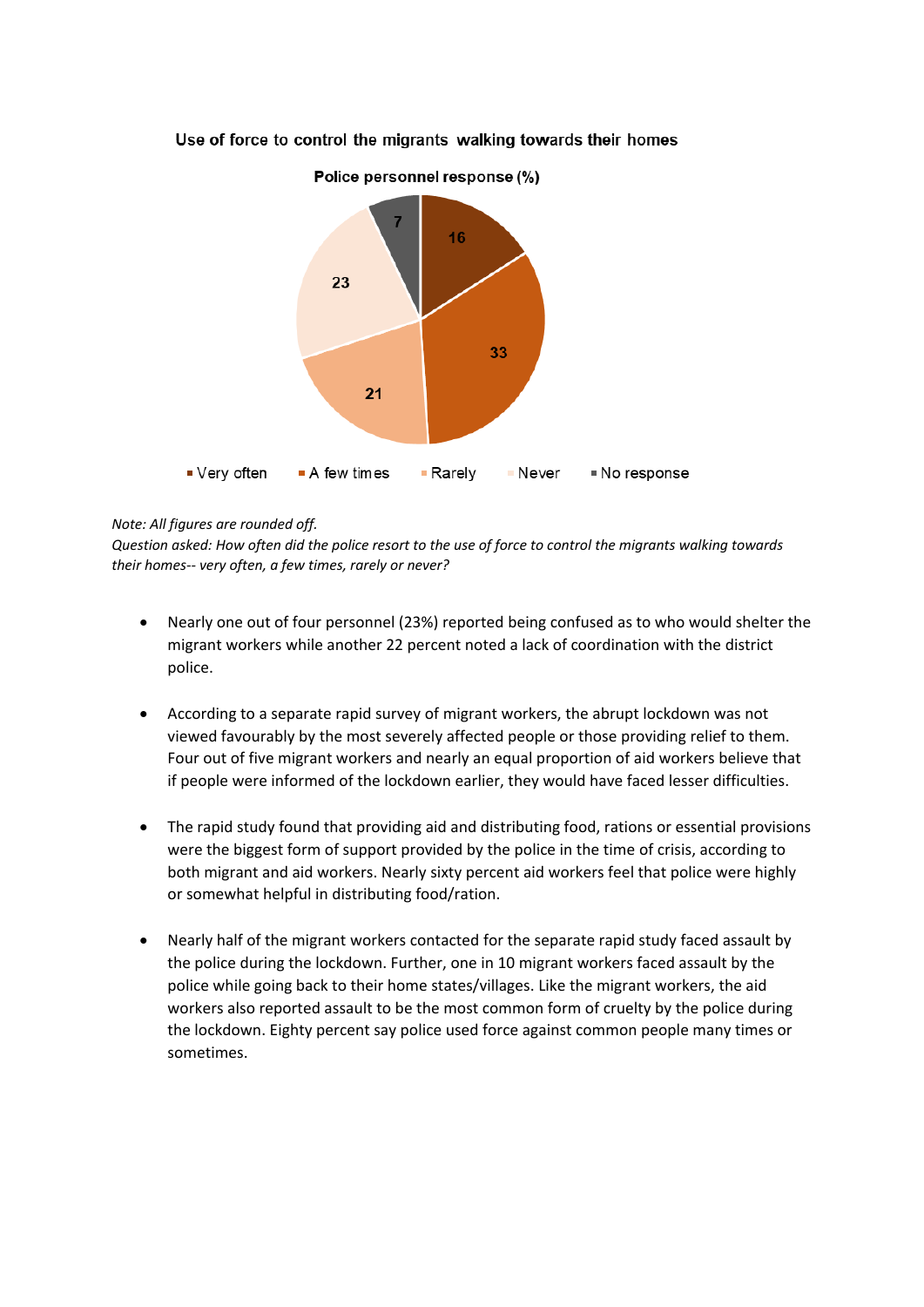#### Use of force by the police against common people



# *Note: All figures are rounded off.*

*Question asked: "In your experience, during the lockdown, how frequently did the police use force against the common people—many times, sometimes, rarely or not at all?"*

• According to the separate rapid study, overall, three out of five migrant workers (59%) and aid workers (61%) were satisfied with the work of the police during the lockdown. However, both groups were also of the opinion that there was excessive use of force by the police during this time. Nearly three out of five migrant workers (57%) and four out of five aid workers (80%) reported frequent use of force by the police against the common people during the lockdown.

# **MANAGEMENT OF THE LOCKDOWN: OPINIONS OF THE COMMON PEOPLE AND POLICE**

Even though the police enforced the lockdown rules and ensured compliance with the Disaster Management Act, 2005, the decisions on exact rules to be enforced did not fall within the purview of their work. The nature of the lockdown and the decision of enforcement timing were taken without consultation with state police forces. Some of the findings of the report show dissatisfaction with the rules and the manner in which they were enforced.

• More than three out of five people (64%) believe that a longer notice before the lockdown could have prevented the migrant crisis.



#### Which of the two statements you agree more with?

*Note: Rest of the respondents did not answer. All figures are rounded off.*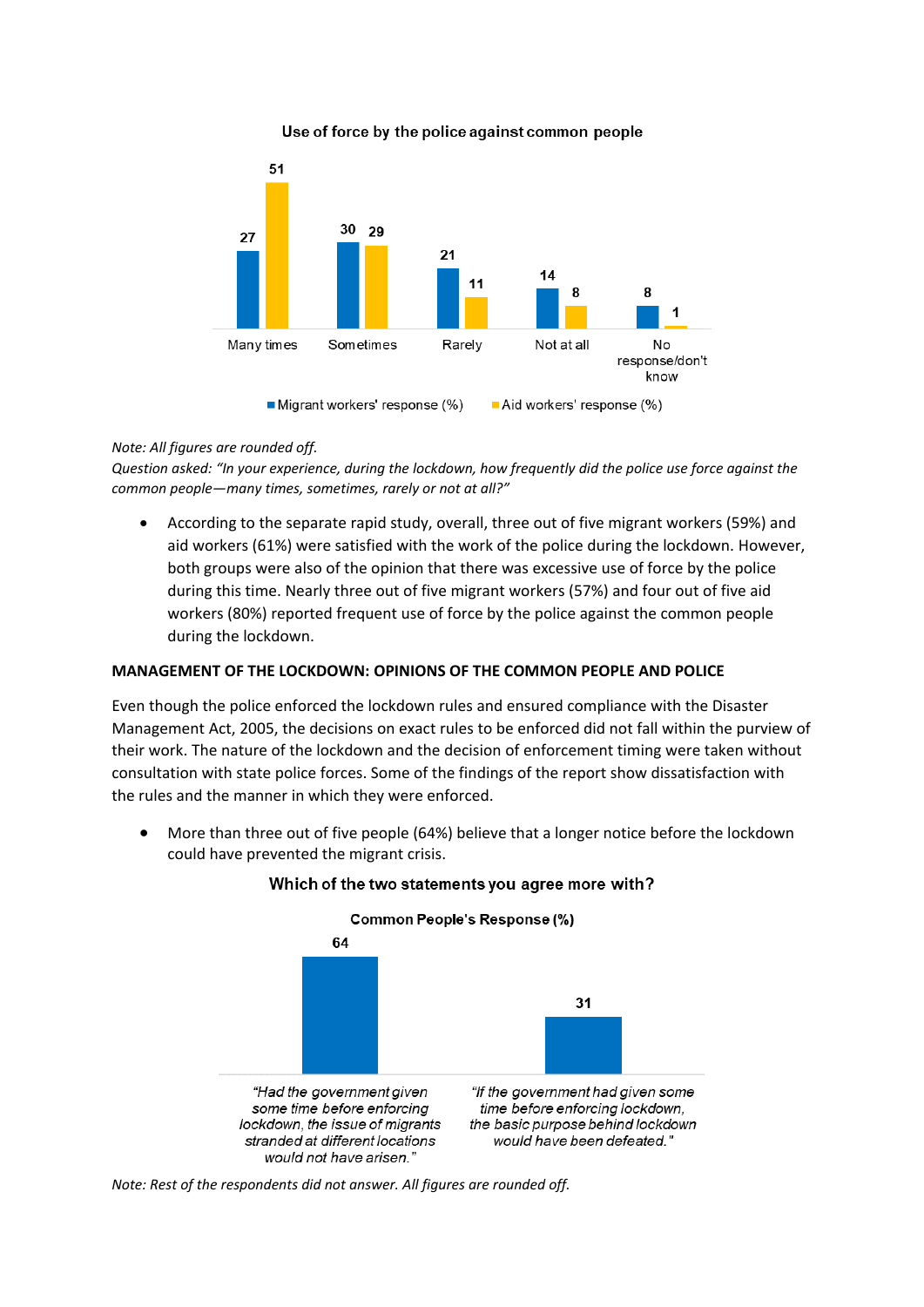*Question asked: I will read out two statements, tell me which of the two you agree more with?* 

• Two out of five migrant workers (38%) believed that the strictness of lockdown rule enforcement by the police was inappropriate and harsh. Forty seven percent, however, believed that strictness was required for the safety and the police were doing their job. A significant proportion of aid workers (40%) also strongly felt that the unnecessarily strict lockdown rules were a big hindrance in the proper functioning of the police during this period.

# **PEOPLE'S APPRAISAL OF POLICE WORK DURING THE PANDEMIC**

To gauge the level of satisfaction with the work done by the police and their overall assessment of policing during the lockdown, questions pertaining to people's satisfaction, trust, experiences ad perceptions about policing during the lockdown were asked:

- Overall, nearly nine in 10 common people (86%) rated the behaviour of the police during the lockdown positively. Out of this, a quarter (25%) said that the behaviour was very good and three out of five (61%) reported it to be good.
- Three out of four police personnel feel that surveillance increased a lot during the lockdown. A similar proportion of common people also reported an increase in police presence in their locality.
- The survey captures a broadly positive public perception of policing during the pandemic. Two in every five people (40%) considered the police to be highly efficient and 46% somewhat efficient in controlling the outbreak. However, the poor people were less likely to believe that the police were efficient.
- Overall, the pandemic seems to have improved the relationship between the police and citizens. Two in three people (66%) reported an improvement in the level of trust and around the same number (65%) reported an improvement in the image of the police following the lockdown. Around half of the common people surveyed felt that the police handled the situation efficiently despite the sudden nation-wide lockdown.



# Image of the police after the pandemic

Common People's Response (%)

*Note: Rest of the respondents did not answer. All figures are rounded off.*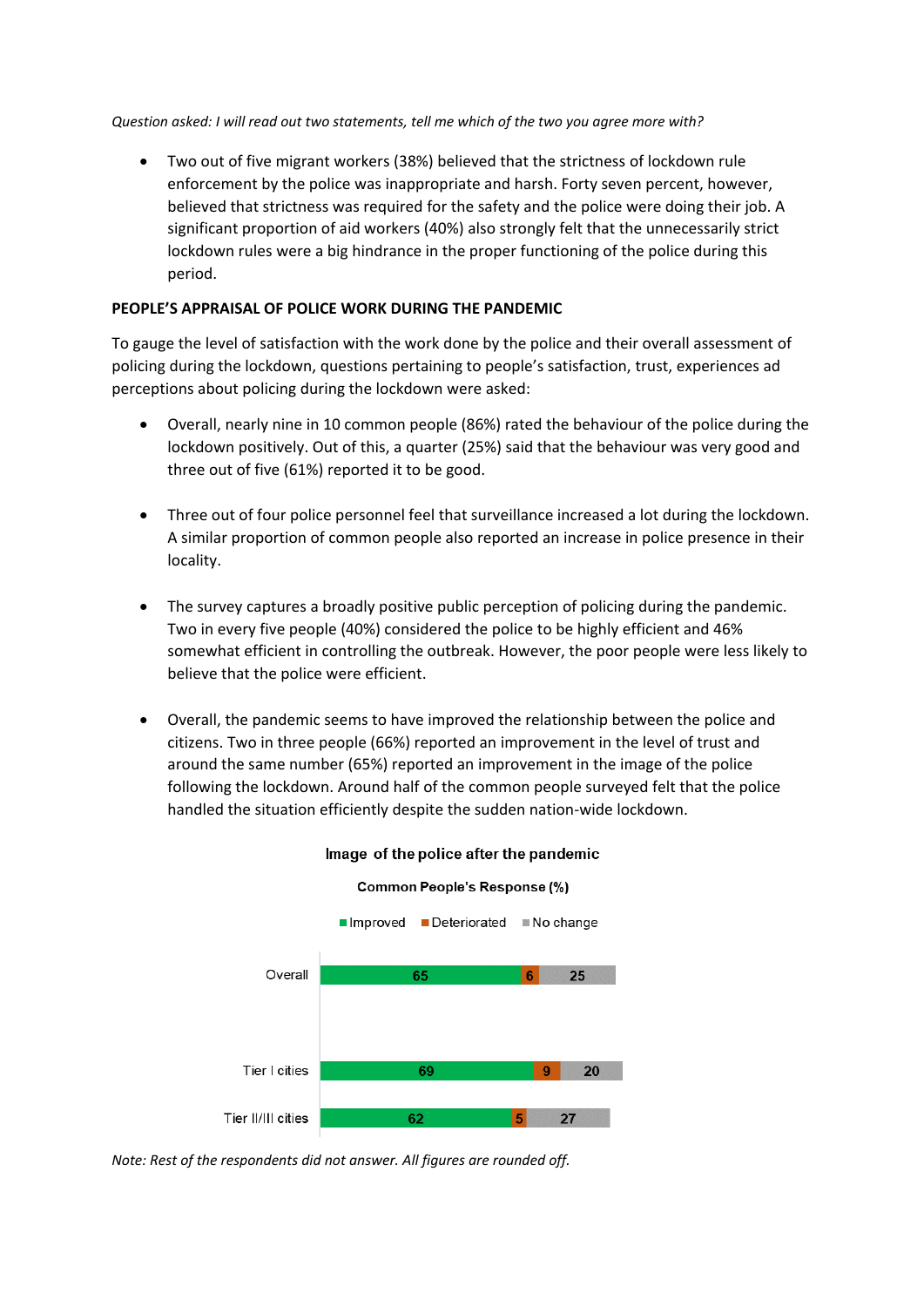*Questions asked: After the coronavirus pandemic, in your mind, has the image of the police improved, deteriorated or remained the same?*



#### Level of trust in police post-pandemic

*Note: Rest of the respondents did not answer. All figures are rounded off. Question asked: Considering how they performed during the coronavirus outbreak, has your trust in the police increased or decreased?*

• Largely, people in Tier II/III cities had a better perception of the police during the lockdown, compared to Tier I cities. More people in smaller towns felt that the police were efficient in controlling the situation and that they were secure with their increased presence during the lockdown.

#### **CRIME DURING THE LOCKDOWN**

With the imposition of the lockdown, it was seen that general crimes such as robbery, theft, murder, violent crimes, etc. went down drastically across the globe. However, the lockdown caused an increase in different categories of crimes such as cybercrimes and domestic violence, as is clear from the survey findings. However, it needs to be noted that these findings are restricted to the perceptions of the people and the police, regarding the rates of crimes and are official statistics about the actual reported crime rate.

- Overall, the data shows that with fewer people venturing out, there was reportedly a substantial decrease in the crime rate of the country. Four in five police personnel reported a drop in the overall crime rate. A similar proportion of common people also reported a decrease in crime during the lockdown.
- While police personnel reported that crimes such as theft, robbery, kidnapping and murder reduced to a great extent, offences committed in private settings, such as domestic violence against women and cybercrimes, increased during the lockdown. One out of four police personnel reported an increase in domestic violence during the lockdown.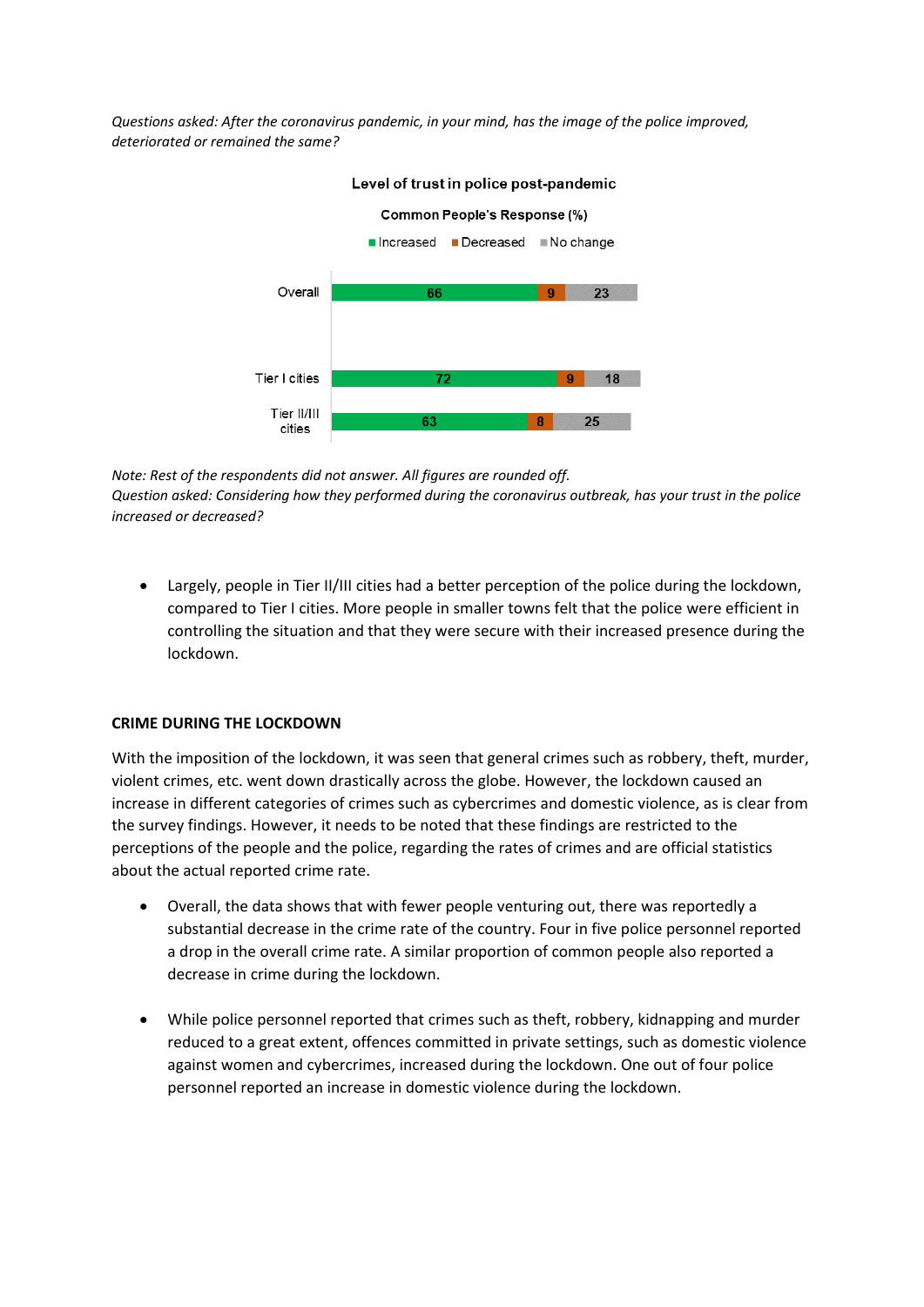

Police personnel's perception of the number of

*Note: Rest of the respondents did not answer. All figures are rounded off. Question asked: Compared to earlier times, did the following things increase or decrease during the lockdown? a. Number of complaints or FIR/NCRs registered in your police station b. General crimes like theft, robbery, kidnapping, murder? c. Crimes like illegal trade of alcohol or tobacco products? d. Incidents related to cybercrimes? e. Incidents of domestic violence against women?*

# **POLICE PREPAREDNESS AND WORKING CONDITIONS DURING THE LOCKDOWN**

The sudden lockdown took a toll not only on the common people across the country, but also on the police personnel tasked with enforcing the lockdown. With low levels of preparedness through training, lack of resources, shortage of staff, etc., the personnel were generally ill-equipped to handle the mammoth task they were assigned. This is evident from the survey findings:

• Police personnel in Tier I cities were provided with better facilities during the lockdown compared to those in Tier II/III cities. Police in Tier I cities had higher provision of equipment for duty during the pandemic, better hygiene conditions, more insurance covers, safety arrangements such as special accommodation, higher proportion of personnel receiving special training and more departmentally arranged health check-ups during the lockdown. Personnel with co-morbidities in these cities were also less likely to be posted in high-risk zones.



#### Contactless methods to protect the police force

Police Personnel Response (%)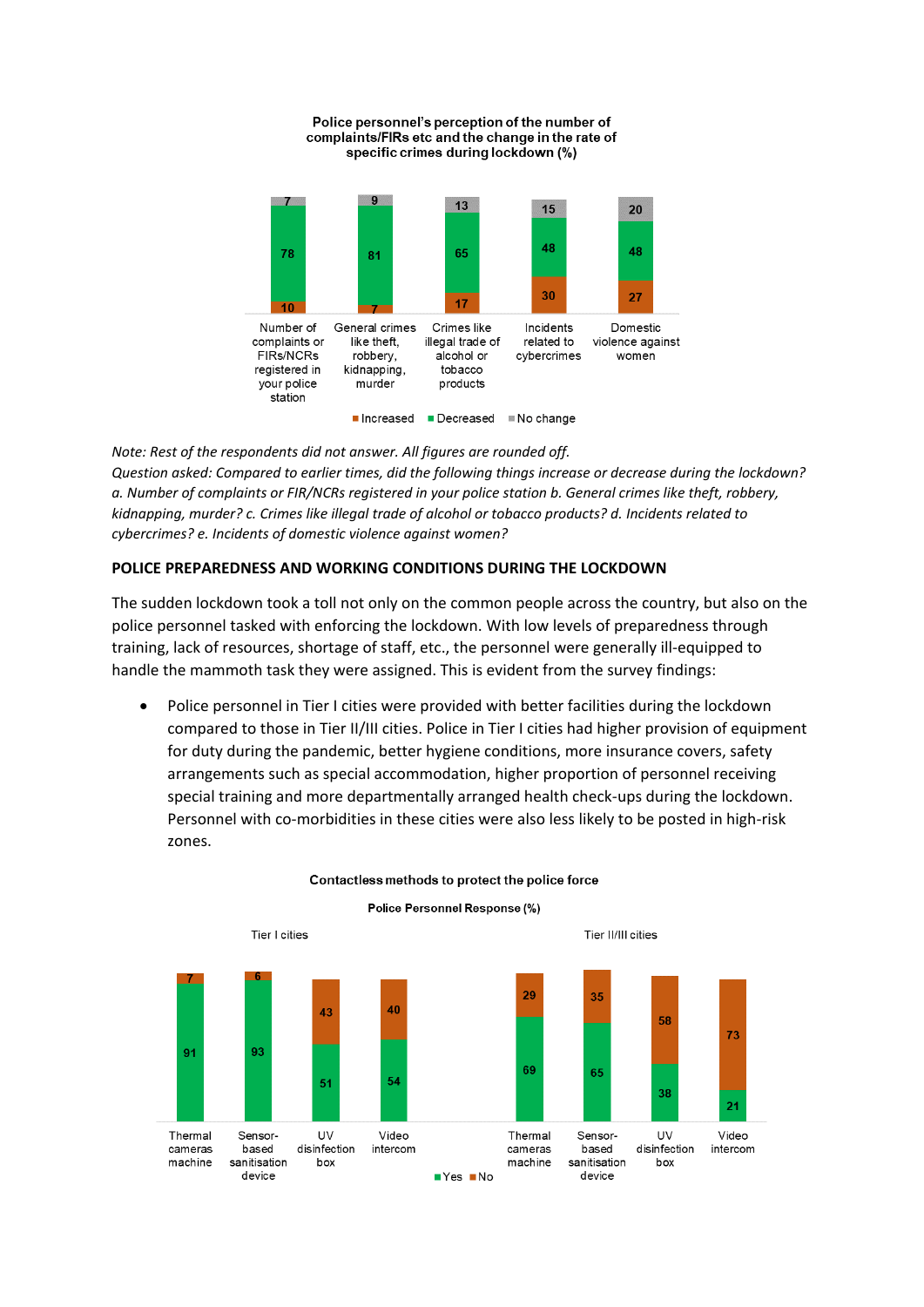*Note: Rest of the respondents did not answer. All figures are rounded off.*

*Question asked: During coronavirus outbreak, police adopted many contactless methods to protect its force from the virus. Was any of the following installed in your police Station- a. Sensor-based sanitisation machine; b. Thermal cameras; c. Video-intercom device; d. UV disinfection box?*



Special arrangements for the personnel given duties in high-risk zones

*Note: Rest of the respondents did not answer. All figures are rounded off.*

*Question asked: During the coronavirus outbreak, some states had special arrangement for police personnel with duties in high-risk zones. Did the government arrange for any of the following in your region- a. Special accommodation for the police personnel, so that they don't have to go back to their families every day; b. Dedicated Corona/Covid Health Centres or 'special wards' in hospitals for police; c. Special insurance cover or financial assistance to family, in case of police personnel dying due to coronavirus; d. Additional monetary incentives for those deployed in high-risk zones?*

- A majority (56%) reported that the vulnerable police personnel were shifted to low-risk zones or given complete rest, while two in five (37%) denied the same, indicating the lack of a uniform policy. However, more than four out of five (84%) agreed that police personnel with visible symptoms of Covid-19 were granted leave.
- Half of the police personnel (56%) claimed to have received a special training to deal with the public during the outbreak, while more than two in five (43%) disagreed.
- Covid-19 duty took a toll on the mental health of most of the police force, as nine in every 10 said that they were greatly or somewhat impacted by this.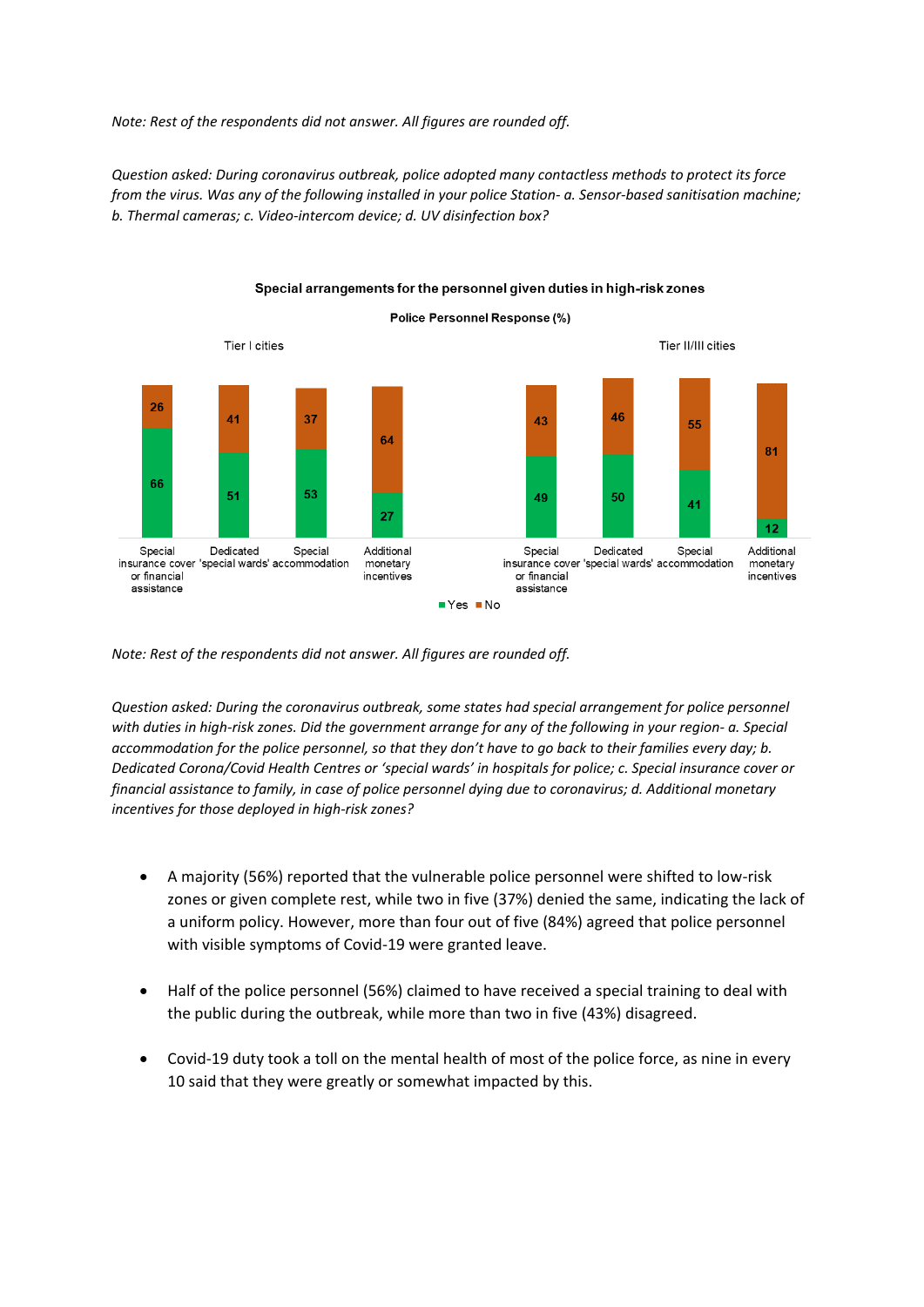

#### Impact of Covid-19 outbreak on mental health

*Note: Rest of the respondents did not answer. All figures are rounded off.*

*Questions asked: How much do you think being on regular duty during the coronavirus outbreak has impacted the mental health of police personnel like you – a lot, somewhat, not much or not at all?*

• In general, southern states such as Kerala and Tamil Nadu were more proactive in providing special training to personnel during the pandemic. These states also ensured better availability of safety equipment such as PPE kits, etc. while states such as Bihar and West Bengal were least prepared under these parameters. Highlighting the challenges, half of the police personnel (52%) identified shortage of staff as a major hurdle. Consequently, the police force appeared to be overburdened, with four in five (78%) reporting to be working for at least 11 hours a day during the lockdown. More than a quarter (27%) reportedly worked for at least 15 hours a day during the lockdown.



Number of working hours for the police personnel deployed

*Note: Rest of the respondents did not answer. All figures are rounded off.*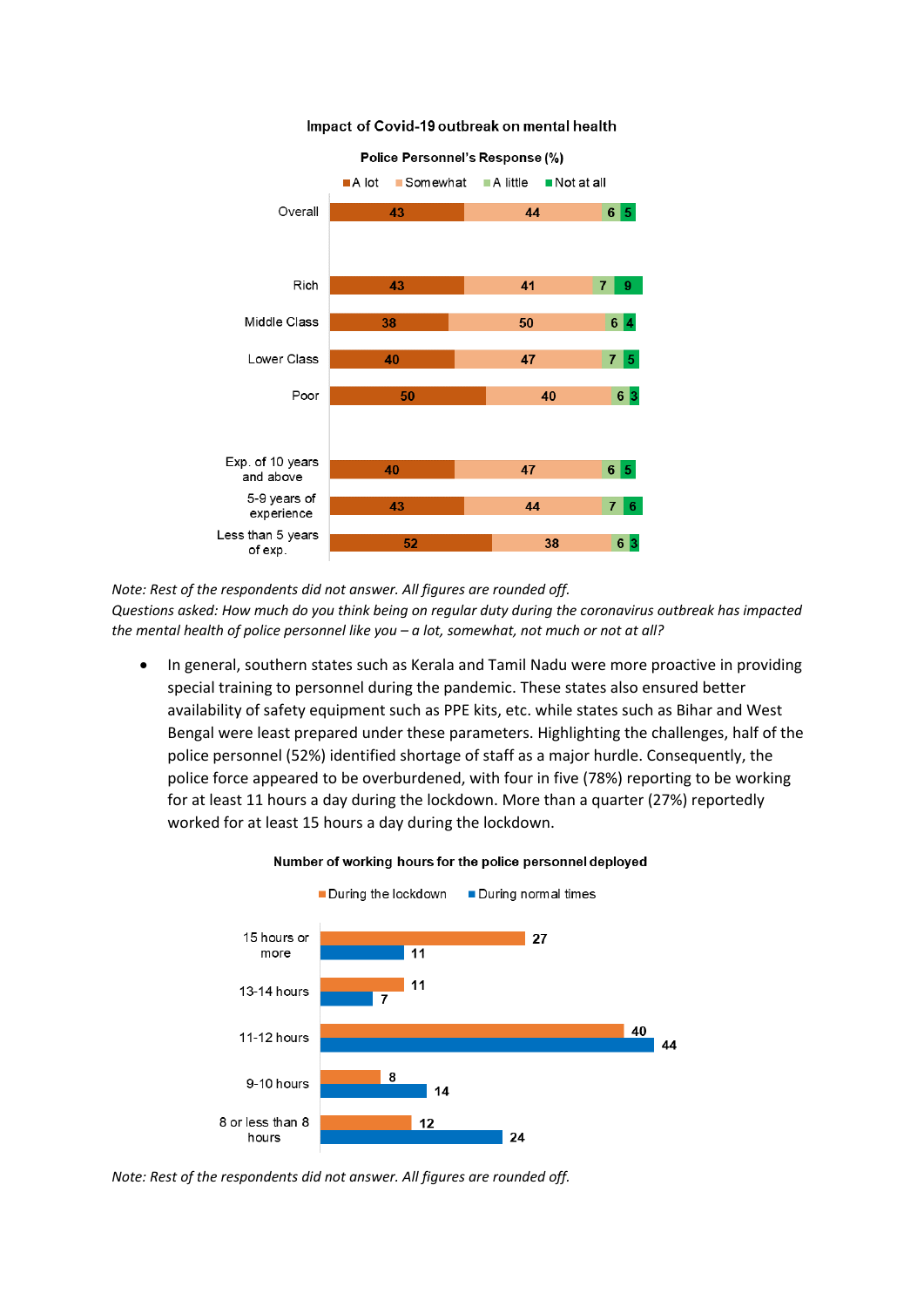*Question asked: How many hours did you work daily, when the lockdown was in place? And what used to be your daily working hours in normal times, i.e., before the lockdown?*

# **MEDIA COVERAGE OF POLICING DURING THE PANDEMIC**

The media played an important role as the disseminator of information during a period when access to many other sources of information were stopped. Therefore, the study included an analysis of the news coverage of policing during the pandemic. Key findings of this analysis are given below:

• A good amount of media coverage on policing during the lockdown --- one out of four news stories --- was about incidents of lockdown violation and the consequent action taken by the police. More than half of these news stories were reported within a month of the lockdown.



Number of news reports on lockdown violation and police action

(April 1, 2020 - June 30, 2020)

- News reports suggest significant governmental pressure on the police for very strict imposition of the lockdown norms using whatever means deemed necessary.
- Media stories strongly reflect the expanded role of the police during the lockdown. The police in almost all the states were involved in distributing food and essential supplies during the initial weeks. Also widely covered were reports of innovative policing, i.e., cops singing, dancing, running creative health awareness campaigns; distributing masks, medicines, etc. to the needy; paying surprise visits to citizens' houses and celebrating their birthdays etc.
- Nearly one out of 10 news stories from the sample reports the police excesses and negligence during the lockdown. It is evident from media reports that migrant workers were most likely to be at the receiving end of police brutality during this period.